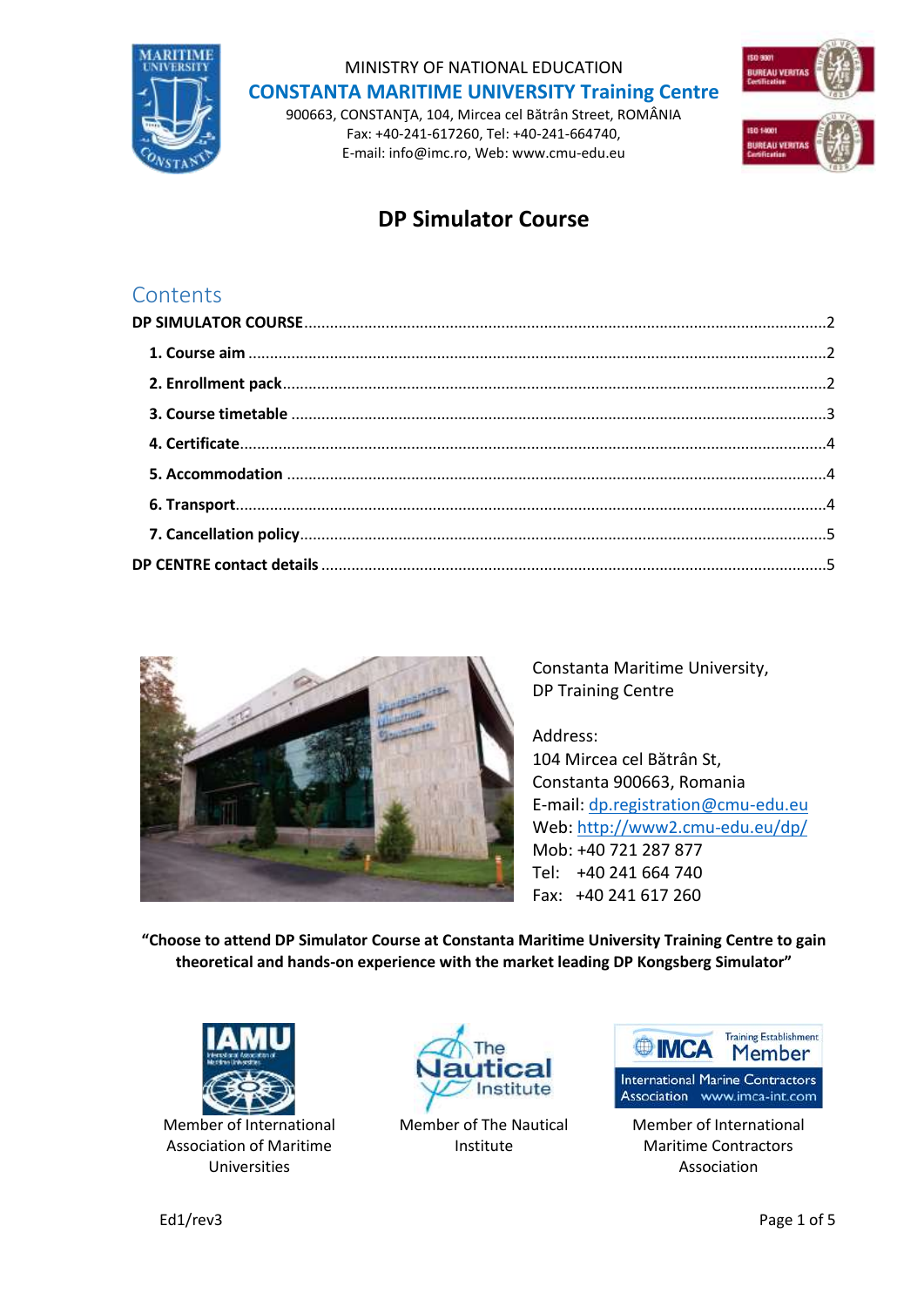# <span id="page-1-0"></span>DP SIMULATOR COURSE

#### <span id="page-1-1"></span>1. Course aim

The overall aim of the **DP Simulator course** is to provide participants with further insight, experience and confidence in performing offshore operations under DP control. The course duration is four days, 30 hrs and is intended to build on experience, and to provide realistic DP-based scenario work.

Number of participants: minimum 2 to maximum 4. The DP students are also notified that the training session will not start without a minimum of two students.

By the end of the DP Simulator course, the trainee will be able to:

- **-** Carry out operational planning, risk assessment and hazard identification tasks;
- **-** Set up the DP system for a particular task;
- **-** Operate the communications;
- **-** Analyse the trends;
- **-** Discuss systems failures;
- **-** Decide on courses of action because of systems failures;
- **-** React to alarms and printer readout;
- **-** Initiate DP Alert status alarms;
- **-** React to all events occurring;
- **-** Operate the desk under normal and pressured conditions;
- **-** Practice effective teamwork;
- **-** Apply the lessons learned to date.

#### <span id="page-1-2"></span>2. Enrollment pack

The administrative registration of DP trainees is completed by CMU DP Training Centre in accordance with NI DP Training & Certification Scheme (including entry level requirements) and CMU DP Administration Registration Procedure.

Step 1. Entry requirements

It is compulsory for DP Candidates to present the **STCW Certificate of Competency and the DP Logbook.** The date of the DP Induction (Basic) course mentioned, stamped and signed by the training Centre must be within the previous five years. The required sea-time completed, stamped and signed by the master of the vessel:

**A minimum of 60 DP sea time days AND completion of task section on board a certified DP classed vessel + Company confirmation letter**, for the DP candidates entering DP training scheme after the 1<sup>st</sup> of January 2015; or

**Minimum of 30 DP sea time days on board a certified DP classed vessel**, for the DP candidates entering old offshore scheme. The old scheme is for those applicants who started the scheme before  $1<sup>st</sup>$  of January 2015.

If the applicant falls into one of the two above-mentioned categories then the applicant may proceed to the next step.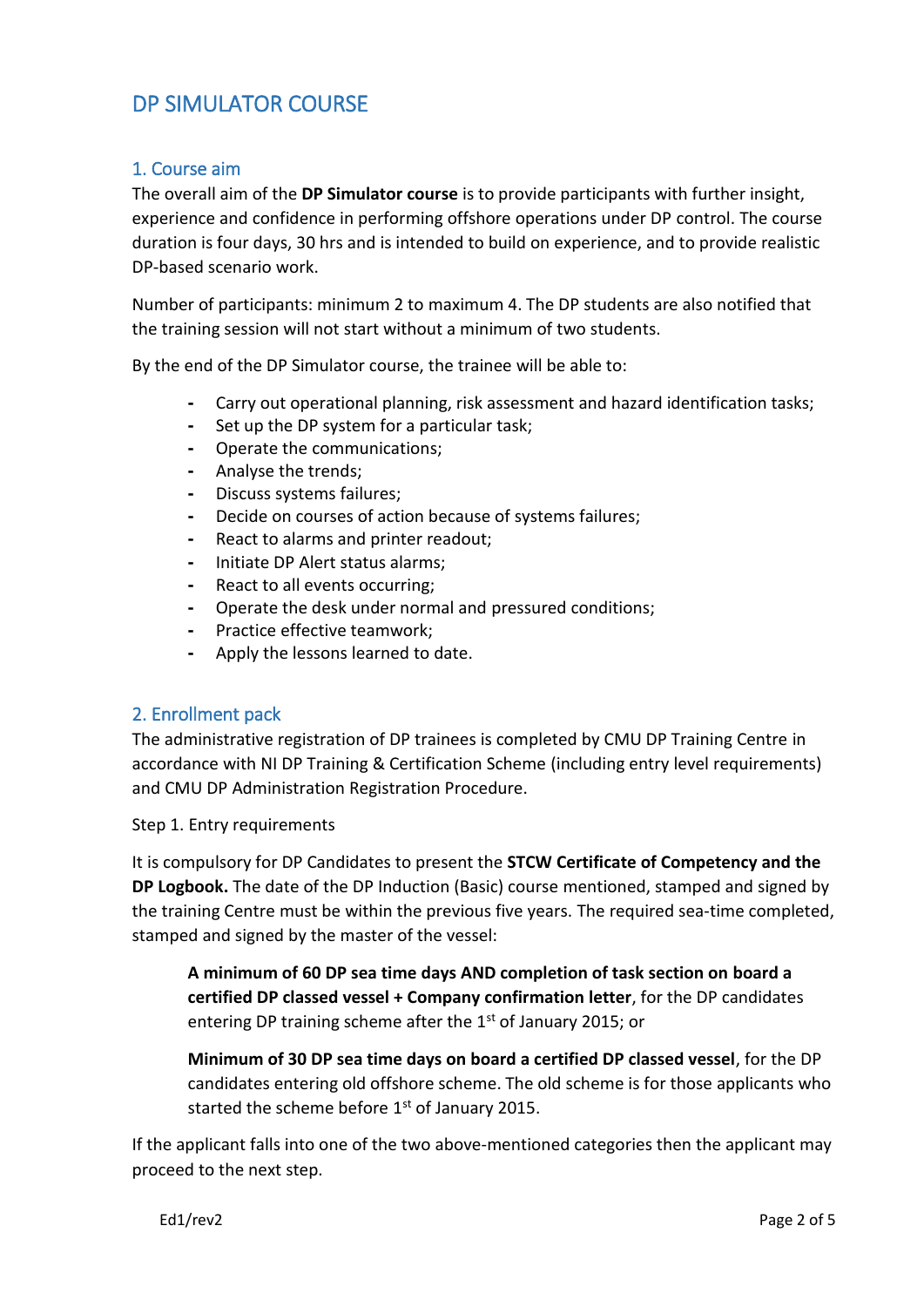#### Step 2. Application process (Application Form)

By e-mail sent to: [dp.registration@cmu-edu.eu.](mailto:dp.registration@cmu-edu.eu) Applicants should send the application form by e-mail and they will be confirmed and coordinated for the next step by the CMU DP Training Centre Secretary;

Desk office: From Monday to Friday 7.30 – 15.30, applicants have the possibility to pass the application form in the printed copy at Constanta Maritime University, 104, Mircea cel Batran St., 900663, DP Secretary Office E108. The confirmation for registration will be sent by e-mail to the applicant.

The CMU DP Training Centre Secretary communicates to DP Trainees the enrolment pack outlining course timetable, accommodation, transport, location and the contact details of CMU DP Training Centre.

Once the application was received and confirmed by CMU DP Training Centre the applicants may proceed to the next step.

#### Step 3. Payments

DP Simulator course fee – 1100 Euro

Cash: Monday to Friday 8.00 – 10.00, Constanta Maritime University, 104, Mircea cel Batran St., 900663, Constanta, Romania, Cash desk E113.

Bank transfer to Constanta Maritime University's account. 104, Mircea cel Batran St. Constanta, Romania, CUI 2747321

- for Euro please use Bank: Banca Comerciala Romana, Address: Strada Traian nr.68, Constanta, SWIFT: RNCBROBU, IBAN: RO74RNCB0114032048140005
- for Romanian Currency Lei, please use IBAN: RO74TREZ23120F330500XXXX Please specify transfer details: *Name\_Surname, DP Simulator Course*.

Once the payment was completed the CMU DP Training Centre Secretary sends by e-mail the confirmation.

#### <span id="page-2-0"></span>3. Course timetable

Duration: 4 days (Mon to Thu, 0800 hrs to 1630 hrs, 2\*15 min coffee break, 30 min lunch break)

| Day  | 0900-1000    | 10     | $1015 - 1200$ | 1200- | 1230-1430     | 14  | 1445-1630       |
|------|--------------|--------|---------------|-------|---------------|-----|-----------------|
|      |              | $00 -$ |               | 1230  |               | 30- |                 |
|      |              | 15     |               |       |               | 45  |                 |
| Mond | Mod $1-$     | bre    | Theoretical   | lunch | DP            | bre | Exercise,       |
| ay   | Introduction | ak     | Exercise      |       | Watchkeeping, | ak  | Challenger      |
|      | Mod $2-$     |        | review        |       | practises &   |     | configuration   |
|      | Theoretical  |        | Recap         |       | procedures.   |     | Panel & Display |
|      | Exercise     |        | Induction     |       | Worksite      |     | Communications  |
|      |              |        | topics as     |       | Approach &    |     |                 |
|      |              |        | required      |       | Exercise      |     |                 |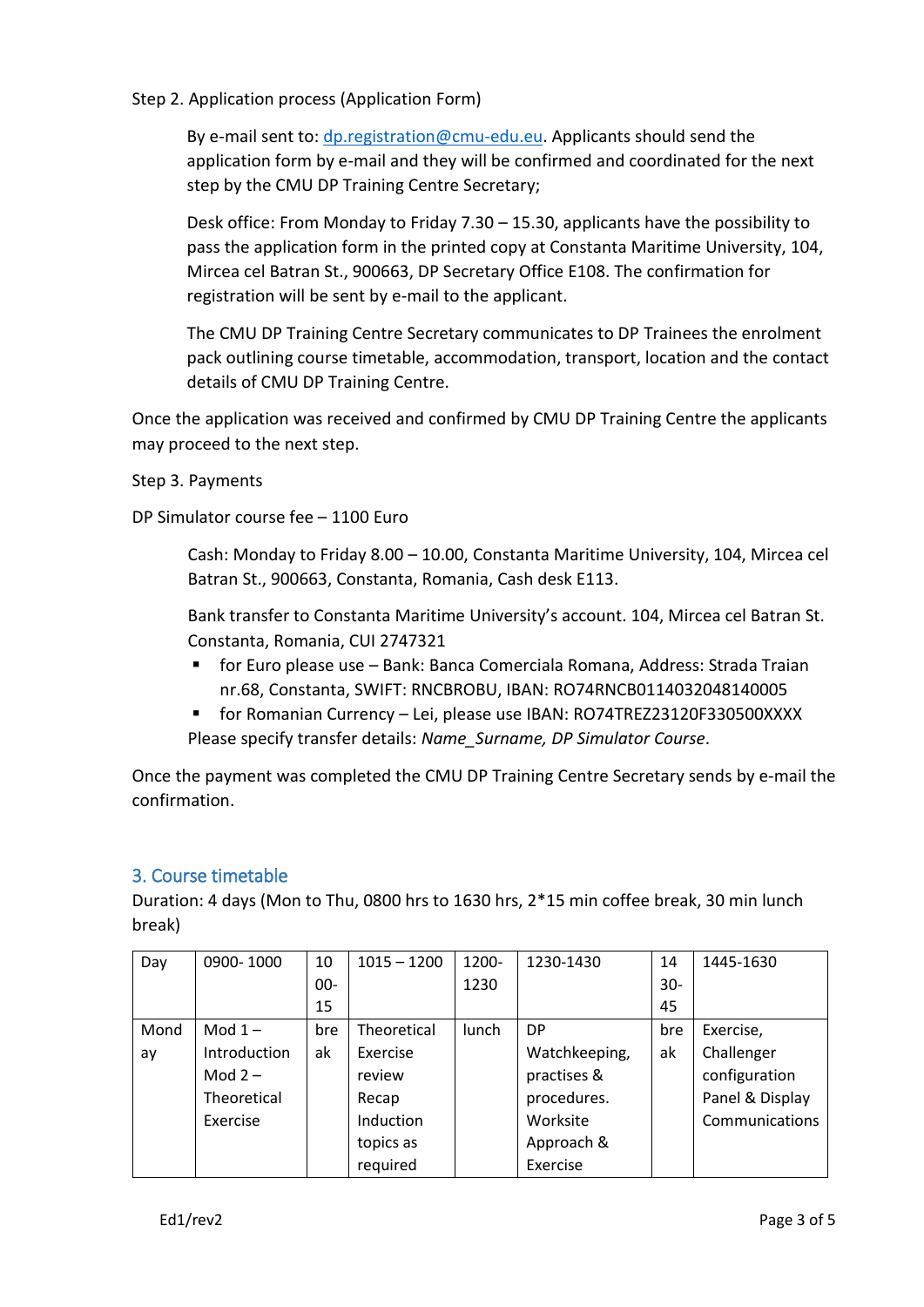| Tuesd | Myrica Field                               | bre | Exercise $1 -$           | Exercise $2 -$   | bre | Exercise $3 -$ |
|-------|--------------------------------------------|-----|--------------------------|------------------|-----|----------------|
| ay    | Reference                                  | ak  | open water               | Cargo Transfer   | ak  | Debris survey  |
|       | Systems                                    |     | dive                     |                  |     |                |
| Wedn  | Q&A Day 2                                  | bre | Exercise $5 -$           | Exercise $6-$    | bre | Exercise 7 -   |
| esday | Exercise $4-$<br>Flowline<br>survey        | ak  | <b>Bundle</b><br>survey  | Walking survey   | ak  | Rockdump       |
| Thurs | Q&A Day 3                                  | bre | Continue                 | Test preparation | bre | Questions      |
| day   |                                            | ak  | Exercise $8-$            | Q&A              | ak  | /Closeout      |
|       | Exercise $8 -$<br>Pipeline<br>route survey |     | Pipeline<br>route survey | Online exam      |     |                |
|       | 8 hrs                                      |     | 7 hrs                    | 8 hrs            |     | $5+2$ hrs      |

### <span id="page-3-0"></span>4. Certificate

On successful completion of DP Simulator course, the DP trainee will receive the Certificate of Simulator Course completion. The course will be logged into the DP Logbook.

#### <span id="page-3-1"></span>5. Accommodation

Less than five minutes walking there are hotels offering you nice landscapes of the Black Sea and Tomis Port, Constanta.

- \*\*\* Hotel Dali, 6A, Smardan St, 900664 Constanta, Romania
- \*\*\* Hotel Ibis Constanta, 39-41, Mircea cel Batran St., 900744 Constanta, Romania
- \*\*\*\* Hotel Cherica, 4, Stefan cel Mare St, 900726, Constanta, Romania

For accommodation, we collaborate with Dali, 3-star hotel. They offer preferential tariffs to our trainees, from 30 to 50 Euro per night, breakfast included (according to the period and the type of room). The hotel is next to our training centre, two minutes walking distance. If you want to book the room, please write an e-mail at address receptie@hotel-dali.ro, with the subject: Participant to UMC courses.

#### <span id="page-3-2"></span>6. Transport

International Airport Mihail Kogalniceanu (CND) is the nearest airport to Constanta, about 20 km (Note that this is a small airport and there are only a few flights per week. Please check: http://www.mk-airport.ro/indexen.php).

International Airport Henri Coanda (OTP), Bucuresti is about 240 km away from Constanta, approximately 2.5 to 3 hours' drive on the highway. Regular airport transfers cover the route from Henry Coanda International Airport (OTP), Bucharest to Constanta. CMU DP Training Centre coordinator can assist you with booking the transport.